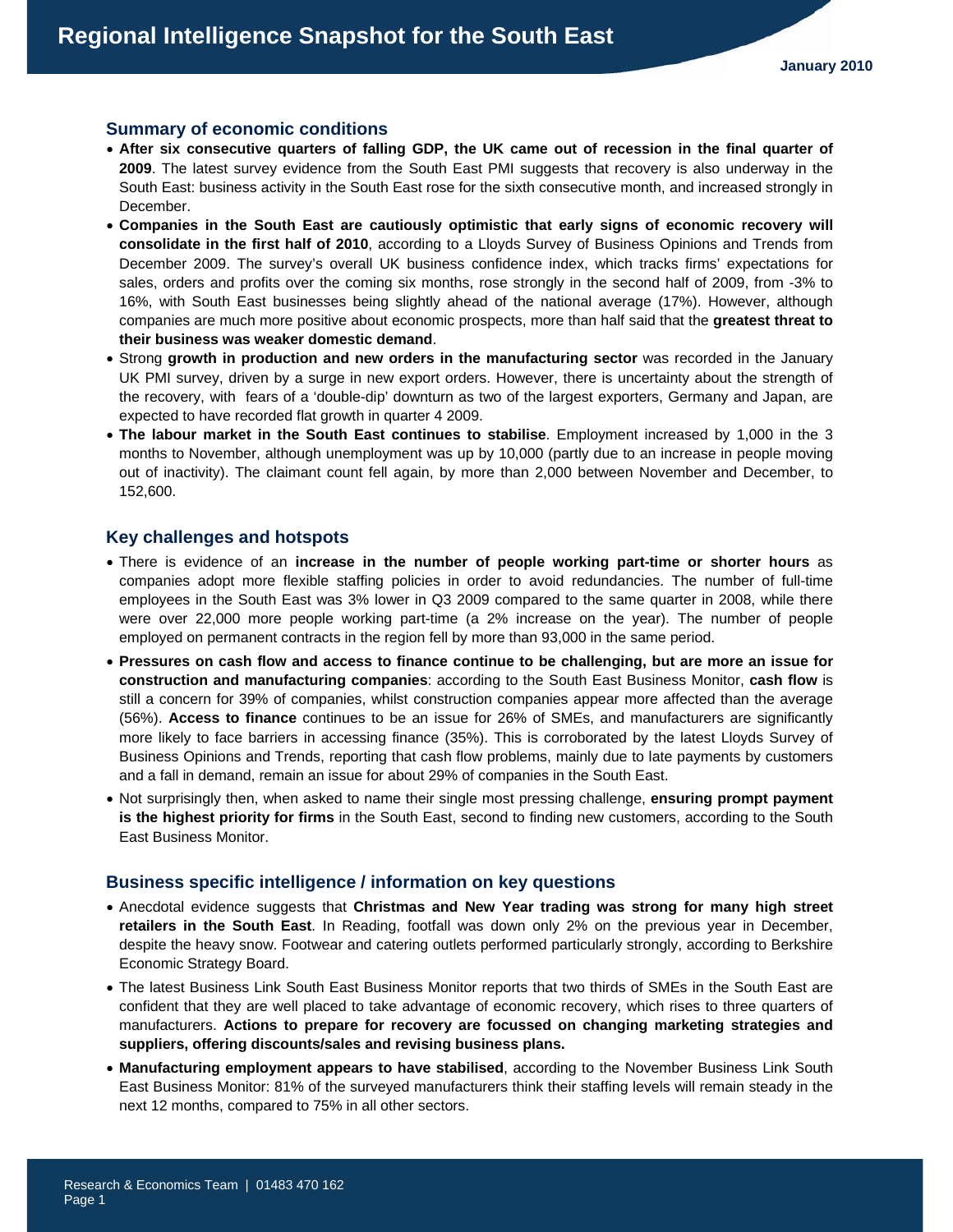# Sectoral Overview

#### **Manufacturing**

The latest figures from the Office for National Statistics show that the UK officially came out of recession in the last quarter of 2009, although at a marginal growth rate. The UK GDP recorded a positive growth rate of 0.1% in Q4 2009, after 6 consecutive quarters of negative growth. Manufacturing output also increased by 0.4% for the same period and was essentially driven by two main factors of particular relevance in the South East. On the one hand, the current depreciation of sterling has further benefited exporters of manufacturing goods, of which the South East is the largest exporting region in the UK. On the other hand, the car scrappage scheme that has been implemented by the government over the past few months gave an additional boost to the automotive industry, which has a strong presence in the South East through the BMW Mini factory in Oxford, BAe Systems in Farnborough, Unipart in Oxford and Rolls Royce in Chichester, amongst others.

The most recent UK Purchasing Managers Index (PMI) figures for January show strong growth in production and new orders in the manufacturing sector, with employment rising for the first time since April 2008. The main driver of growth was a surge in export orders, as improving global market conditions and the ongoing weakness of sterling led to a sharp rise in demand in key overseas markets, including the eurozone and the US. This is corroborated by a recent report from Thomas Eggar, which focuses on the 100 largest manufacturers in the South East, and found that sales have grown by 12% on average across a range of industries (from traditional manufacturing – pharmaceutical and automotive - to defence and nanotechnology suppliers). This is of particular relevance for Surrey as the county is home to over a quarter of the top 100 manufacturers in the South East. However, the January/March 2010 Surrey Business Barometer's preliminary estimates indicate that for many of Surrey's businesses, there are still many challenges ahead and no sign yet of the universal 'green shoots of recovery' as the UK comes out of recession.

Business specific intelligence indicates that the space industry in the South East continues to be a strategic priority for the UK government as demonstrated with the establishment of a new UK Space Agency by the end of 2009. In addition to the £456m TV satellite contract won by **Astrium** in December 2009, **Surrey Satellite Technology (SSTL)** has been awarded part of a £500m contract to build a new global satellite navigation system. The company, based in Guildford, will now begin the process of putting together 14 satellites to orbit the Earth after a successful joint bid with the German firm OHB.

In more negative news, **Edwards** is to shed a further 220 of the 1,000 jobs at its vacuum technology plant in West Sussex, in order to transfer some production to South Korea and the Czech Republic.

# **Construction / property**

The latest figures from the Office for National Statistics showed flat output growth for the construction sector in the last quarter of 2009. Furthermore, construction output in the South East is expected to grow by less than 1% in 2010, according to Experian's Autumn 2009 forecasts. In any case, the prospects for the construction sector in the South East are more encouraging than the forecasts for the UK as a whole, which is expected to record a negative growth rate in the coming year.

Anecdotal evidence from Surrey Economic Partnership suggests that firms reliant on public sector contracts, particularly in the manufacturing and construction sectors, are concerned about anticipated further cuts in government spending. Business specific intelligence shows that **PJ Brown** has gone into administration through Vantis Business Recovery Services, with the loss of 150 jobs at its Crawley-based civil engineering and haulage business.

The latest Halifax house price index from quarter 4 2009 shows that house prices have risen for 3 consecutive quarters (growth on previous quarter). In quarter 4 2009 house prices in the region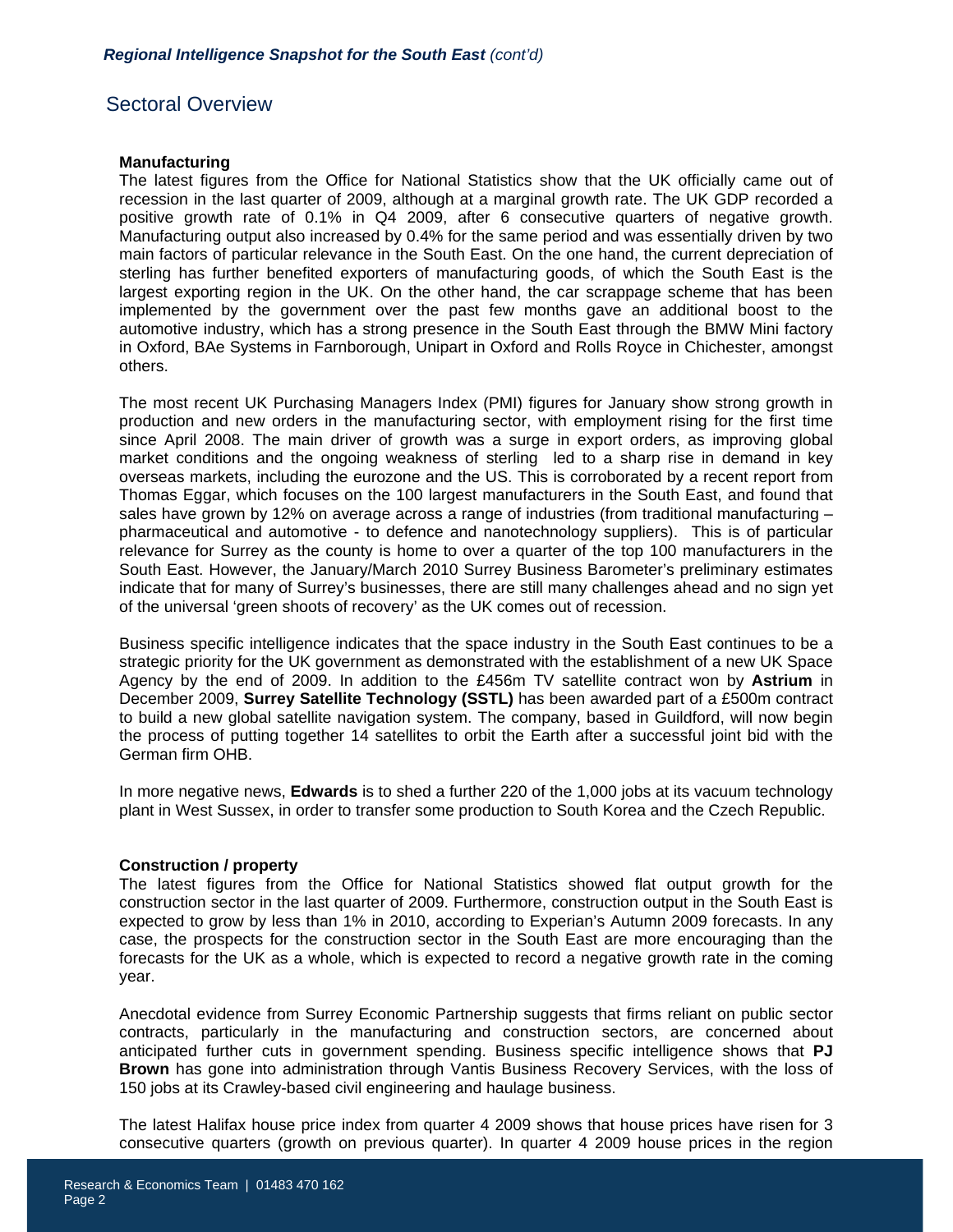were around 5% higher than in the same quarter a year ago. However, to some extent this was fuelled by a shortage of stock in the property market, which is partly a result of reduced construction activity.

# **Retail**

The UK economy's recovery in the last quarter of 2009, although marginal (0.1%), is said to have been mostly driven by the impact of increased motor and retail trade within the broader Distribution sector, which grew by 0.4% between Q3 2009 and Q4 2009.

Christmas and New Year trading appears to have been strong for many high street retailers across the South East. Anecdotal evidence indicates that in Reading, for instance, some retailers fared better than others – in particular footwear and catering performed very strongly over the entire Christmas and New Year period. Indeed, Berkshire Economic Strategy Board reports that Reading saw, on average, only a 2% annual fall in footfall in December 2009 in spite of the snowfall. The same county also recorded an average vacancy rate of 2.3% in December 2009, far lower than one year earlier, when the average vacancy rate was 10.5%.

In recent positive news for the retail sector in the South East, **Domino's Pizza** has created more than 25 jobs with the opening of their new branch at Liberty Quays, Medway. **Sportsdirect.com** opened a store in Maidenhead High Street during January and 30 employees have been recruited to work at various levels in the new shop. **Wilkinson**, the household goods company, has opened a new store also in Maidenhead by taking over the former Woolworths site last year and has now employed 90 local residents to work there.

# **Transport**

There is a mixed picture in the transport sector across the South East. On the one hand, **National Rail** has been given the go-ahead to build a new national centre in Milton Keynes which will create 3,000 jobs, according to Network Rail. The building, scheduled to open in 2012, will be constructed on the site of the former National Hockey stadium, which is currently being demolished. Additionally, **Chiltern Railways** is planning to set up a new rail route between London and Oxford by 2013, as part of a £250m investment in its services. On the other hand, **Southampton Cargo Handling** is to shed an unspecified number of the 80 jobs in its stevedoring business, following the transfer of a contract to handle Carnival cruises to Solent Stevedores. Following the same trend, **P&O Ferries** is to withdraw a ferry service from Portsmouth to Spain in September, casting doubt on the future of 252 jobs.

# **Energy**

In the midst of the UK economic recovery, by the end of 2009, the energy sector showed the worst performance compared to any other industry. Output in the electricity, gas and water supply sector fell by -3.3% in Q4 2009 compared to the same period in the previous year, when it is usually expected to grow given the colder weather conditions. Rising oil and gas prices and falling output in the energy sector over recent quarters have encouraged the search for alternative sources of energy, particularly in the South East. For instance, **E.ON** has been awarded the licence for the offshore wind farm on Hastings bank, between Brighton and Newhaven. The Hastings wind farm will be made up of 100 turbines which together could provide up to 500 MW of electricity – enough power for 250,000 households.

# **Tourism**

The tourism industry in the South East has benefited from a growth in holidaying at home. Many attractions saw visitor numbers increase by as much as 50% over the summer. The latest figures from the UK Tourism Survey show that in the first nine months of 2009, the number of overnight trips made by UK residents to the South East increased by 13%, while spend increased by 9%.